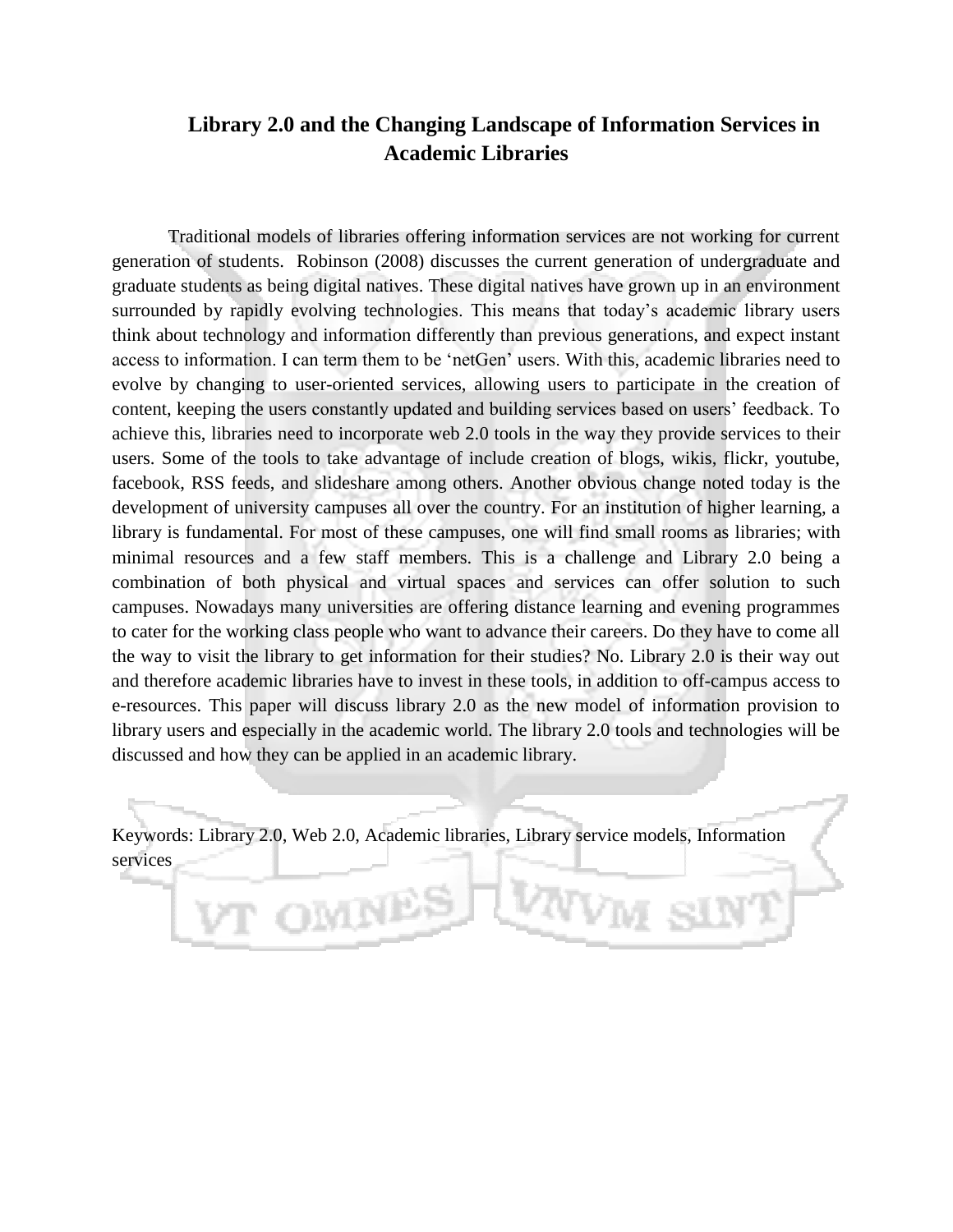#### **INTRODUCTION**

S.R. Ranganathan"s Fifth Principle of Library Science states that "the library is a growing organism" (Ranganathan, 2006). In today"s libraries, this principle is clearly exemplified by the number of new forms of information sources and services that have started being provided and offered in libraries. The boundaries of libraries have broadened to accept these new sources and services into their daily operation. The resources of the libraries have grown from physical objects to virtual objects, from card catalogues to online public access catalogues (OPACs), and cooperative cataloguing to social cataloguing with an ability to comment, review and reuse with the application of Web 2.0 techniques (Ram, K, & Kataria, 2011). Most academic libraries in Kenya have not been left behind in this transformation and have therefore evolved to embrace some of these techniques.

### **Library service models**

Kwanya, Stilwell, & Underwood, (2011) state that library service models can be perceived as types of library services which are differentiated through unique characterization such as type of collection held, target users, type of library (academic, research, school or public) in which it is offered, special features of the services offered, service philosophy, and general library organization.

For a long time, academic libraries offered information services using the traditional model of libraries being repositories of information and librarians being passive intermediaries in its transfer and interpretation. Then they moved to what is termed as "hybrid" library model. This is where the traditional model runs parallel with digital model. This means offering services and providing information sources in both print and "e" formats. This is the most common scenario in most academic libraries in Kenya today.

However, this is not working well with the present generation of students. Robinson (2008) describes the current generation of undergraduate and graduate students as being digital natives. He adds that, these digital natives have grown up in an environment surrounded by rapidly evolving technologies. Therefore this means that today"s academic library users think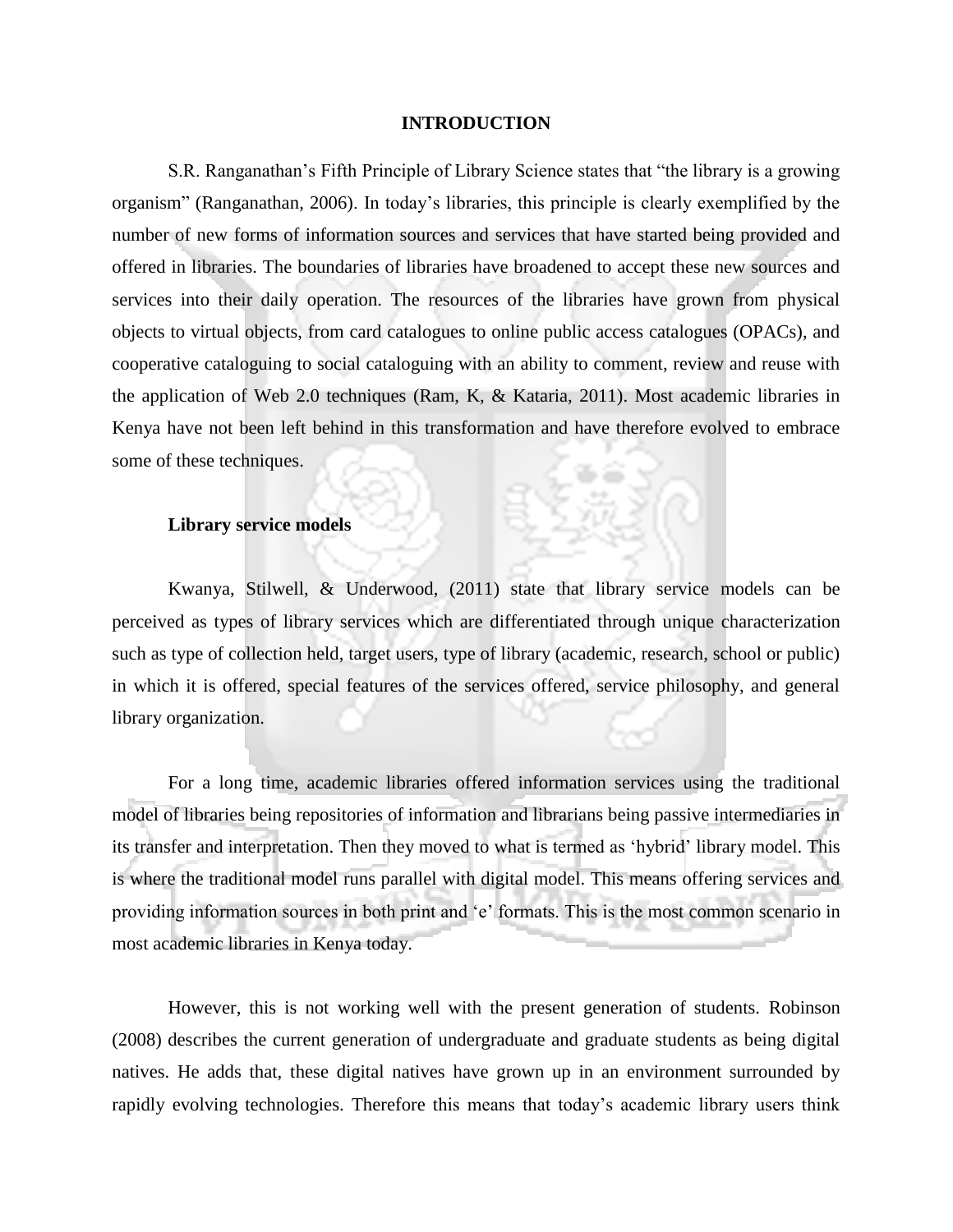about technology and information differently than previous generations, and expect instant access to information. This generation prefers a digital library model.

A digital library is a collection of services that are closely modeled on the traditional print library. The bibliographic forms are the same (books and journals); they just have an "e-" in front of them. The tools used to find them are the same (catalogues); they just have the word "online" in front of them. Some things are significantly different, although each textual document has a classification number; this does not mechanize the retrieval of the text – you do not have to go to a shelf location to find the information object. The object is pulled through the hyperlink onto the screen. So it is "the same old same old", but faster.

Since most academic libraries cannot afford to have a pure digital library model, they have opted to revamp their hybrid models with the inclusion of web 2.0 in information provision, so as to cater for these digital natives. This has given rise to library 2.0 model.

### **Library 2.0 model**

Kwanya et al., (2011) explains that, library 2.0 is a model of library service which harnesses the power of emerging information and communication technologies to create a dynamic physical and/or virtual library platform which is defined and controlled by the users and librarians and which facilitates the delivery of a superior library experience for the users: anytime and anywhere.

Library 2.0 can be defined as a set of innovative technologies and services that are integrate with the library, facilitating the use of library resources and services, allowing library user to participate and keeping the librarians updated in their field (Zanin-Yost, 2010). So Library 2.0 is a service philosophy that is guiding libraries in their effort to win new users while, at the same time, acknowledging that our current service offerings are insufficient and inflexible. Therefore library 2.0 can be termed as finding new ways of involving patrons by letting them contribute comments, add tags, rate library items, and get involved in other interactive and collaborative activities.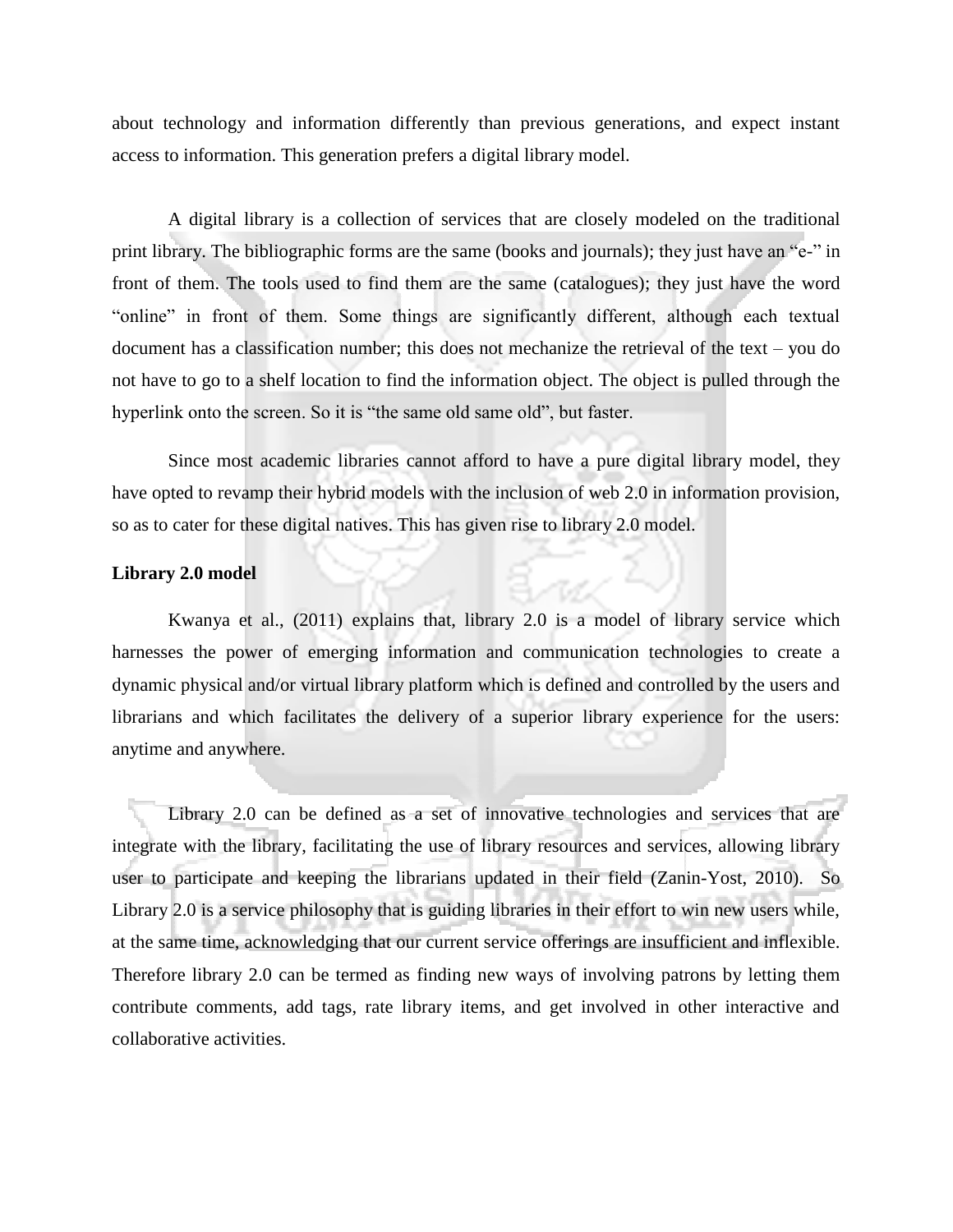Casey (2006) notes that library 2.0 sees the reality of our current user-base and says "not good enough, we can reach more people". It seeks to do this through a three-part approach: reaching out to new users, inviting customer participation, and relying on constant change. Much of this is made possible thanks to new technologies.

Notess, (2006) explores the importance of integrating web 2.0 systems into mainstream library and information services as it support, promote and extend information services to patrons or user community.





The library 2.0 meme map was developed by Bonaria Biancu in 2005. This map helps in understanding the concept of library 2.0. The central part represents the principles of library 2.0, and then we have the elements involved in creation of a library 2.0 being the physical library, staff, library management system.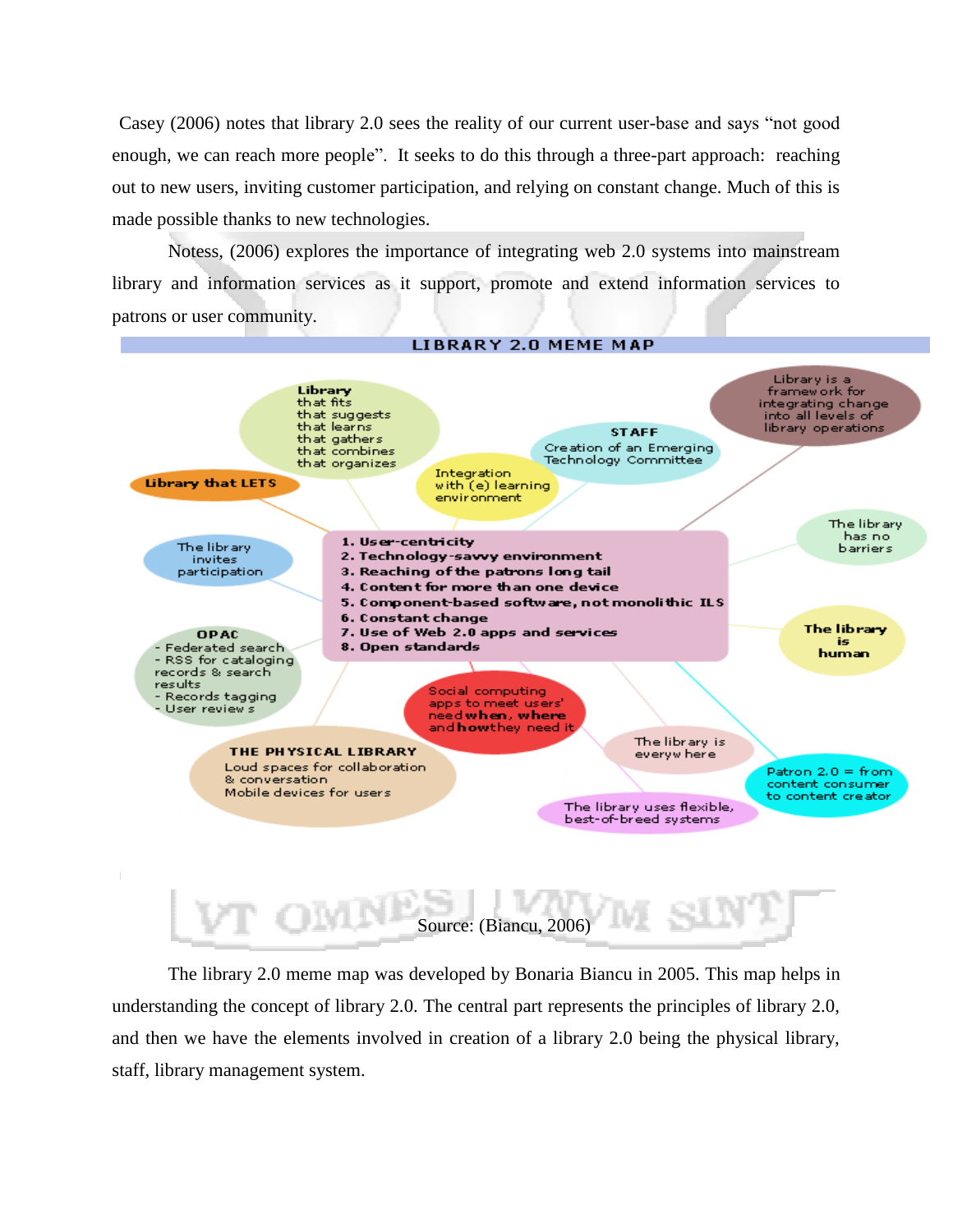With this new service model, the focus in most academic libraries is changing to useroriented services, by allowing users to participate in the creation of content, keeping the user constantly updated and building services based on users' feedback. To achieve this new model, libraries are incorporating web 2.0 tools in the way they provide services to their users. Some of the tools include creation of blogs, wikis, flickr, youtube, cluster maps, Google page translator, Google earth, facebook, LinkedIn, RSS feeds, and slideshare among others.

## **APPLICATION OF WEB 2.0 TOOLS IN INFORMATION SERVICES**

Web 2.0 encompasses several technologies and services, these are:

## **Really Simple Syndication (RSS)**

This is a web feed used for syndicating content from internet. It informs users of updates to the subscribed sites. Many web-browsers have built-in-feed readers or aggregators that easily add feeds to web page.

In libraries, this can be applied to:

- Announce the availability of new resources in a particular subject to a particular clientele. This can effectively carry out current awareness service (CAS) and selective dissemination of information (SDI).
- Promote events organized by the library to its users.
- Integrating library services through RSS feeds. Users can be informed of any new service a library is introducing.

### Examples;

[http://opac.library.strathmore.edu/cgi-bin/koha/opac](http://opac.library.strathmore.edu/cgi-bin/koha/opac-search.pl?idx=kw&q=financial%20management&count=50&sort_by=acqdate_dsc&format=rss2)[search.pl?idx=kw&q=financial%20management&count=50&sort\\_by=acqdate\\_dsc&format=rss2](http://opac.library.strathmore.edu/cgi-bin/koha/opac-search.pl?idx=kw&q=financial%20management&count=50&sort_by=acqdate_dsc&format=rss2)

[http://maktaba.ku.ac.ke/cgi-bin/koha/opac](http://maktaba.ku.ac.ke/cgi-bin/koha/opac-search.pl?idx=kw&q=finance&count=50&sort_by=acqdate_dsc&format=rss2)[search.pl?idx=kw&q=finance&count=50&sort\\_by=acqdate\\_dsc&format=rss2](http://maktaba.ku.ac.ke/cgi-bin/koha/opac-search.pl?idx=kw&q=finance&count=50&sort_by=acqdate_dsc&format=rss2)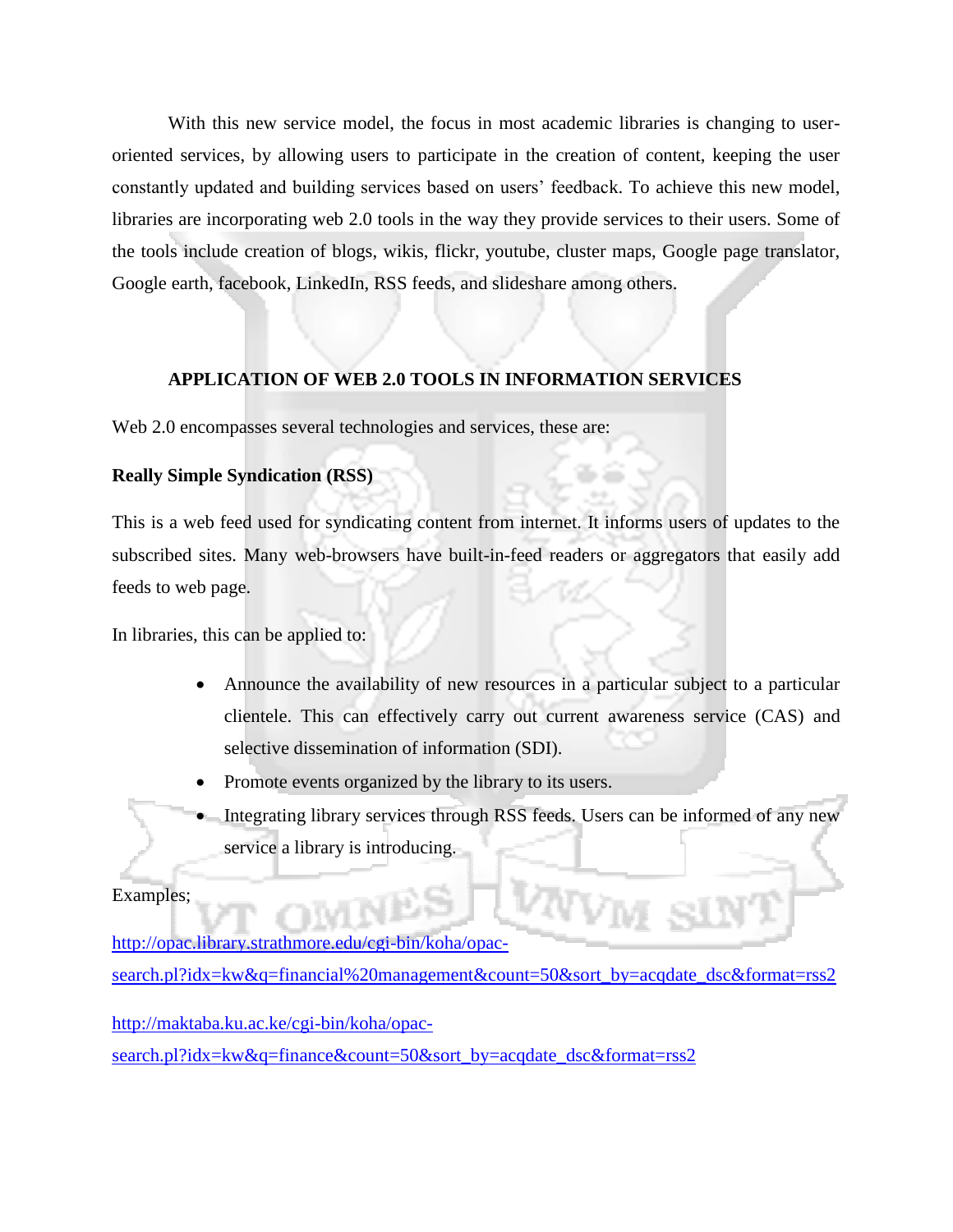## **Instant messaging (IM)**

This is real-time communication between two or more people based on typed text, or images. It is a popular mode of communication because of its quick response time, ease of use and the ability of a librarian to multitask. Various programs are available to offer this service viz; livezilla, meebo etc.

This has been successfully implemented at Strathmore University Library whereby it is being used for:

- Providing virtual reference services, whereby online library users can ask questions, requests and get responses instantly.
- Checking availability of colleagues at desks of work, instead of walking to an office and miss a colleague thereby wasting time and energy; IM is used to check availability of staff.
- Conducting online meetings, this does not require a member to be within campus to have the meeting. This can be done remotely.

## Example

| System                                                                                                                                                                                                |
|-------------------------------------------------------------------------------------------------------------------------------------------------------------------------------------------------------|
| Chat Request for General Inquiries (Peninah Musangi):                                                                                                                                                 |
| Name:<br>REBECCA KELI<br>Fmail:<br>linkskellv@vahoo.com<br>Company:<br>$\frac{E}{5}$ Company:<br>$\frac{E}{6}$ Question:<br>i would like to access e-resources but when i log in through the off-camp |
| Chat has been accepted by Peninah Musangi.                                                                                                                                                            |
| Peninah Musangi                                                                                                                                                                                       |
| Hi Rebecca                                                                                                                                                                                            |
| Using e-learning credentials?                                                                                                                                                                         |
| <b>REBECCA KELI</b>                                                                                                                                                                                   |
| hi peninah                                                                                                                                                                                            |
| vea                                                                                                                                                                                                   |
| my username is 066750                                                                                                                                                                                 |
| Peninah Musangi                                                                                                                                                                                       |
| use e-learning, you dont include the zero                                                                                                                                                             |
| <b>REBECCA KELI</b>                                                                                                                                                                                   |
| Its the e-resources from the library                                                                                                                                                                  |
| through the 'off campus access' link                                                                                                                                                                  |
| Peninah Musangi                                                                                                                                                                                       |

### **Social networking**

Social networks enable messaging, blogging, streaming media, and tagging. MySpace and FaceBook enable users/libraries to share themselves with one another. Del.icio.us enables users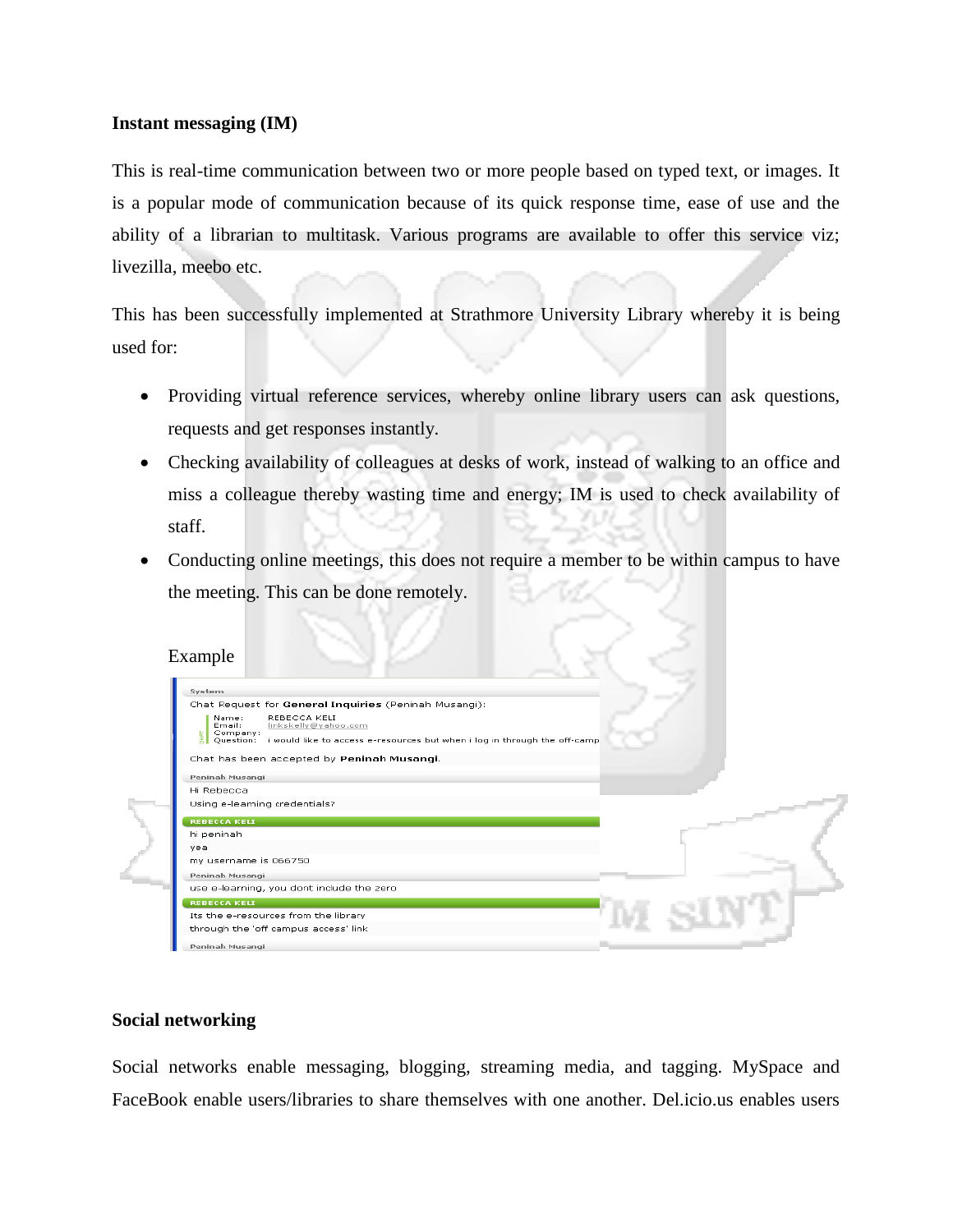to share Web resources and Flickr enables the sharing of pictures. Myspace and facebook are the two popular social networking sites. Myspace allows organizations to create their own profiles, pages and can be used by libraries. Facebook allows individual librarians to create profiles.

This has been applied in:

- Libraries creating a page to reach to new users. Most academic libraries have a Facebook page, some with Twitter pages etc.
- Social networks enable librarians and patrons to interact, share and change resources. This can be achieved since users can comment or suggest what resources are useful.
- Building network among interested group in discussing issues of common interest. This is through the discussion forum in the social networks which give an opportunity for groups to discuss an issue affecting them.
- Users adding content to the library catalogue. This includes book reviews or other comments on particular resources in regard to their usefulness or applicability to specific subjects. Since there is no single text which can sufficiently cover a whole subject at university level, commenting on a resource on where it can be used in a particular subject is good and helps other users.

Examples:

<https://www.facebook.com/pages/Kenyatta-University-Library/239904162689026> <https://www.facebook.com/pages/Strathmore-University-Library/152833268081020> [https://twitter.com/#!/strathlib\\_ke](https://twitter.com/#!/strathlib_ke)

## **Tagging**

A tag is a keyword added to a digital object to describe it. Tagging essentially enables users to create subject headings for the object at hand. As Maness (2006) describes, tagging is essentially Web 2.0 because it allows users to add and change not only content (data), but content describing content (metadata). In Flickr, users tag pictures. In LibraryThing, they tag books. In Library 2.0,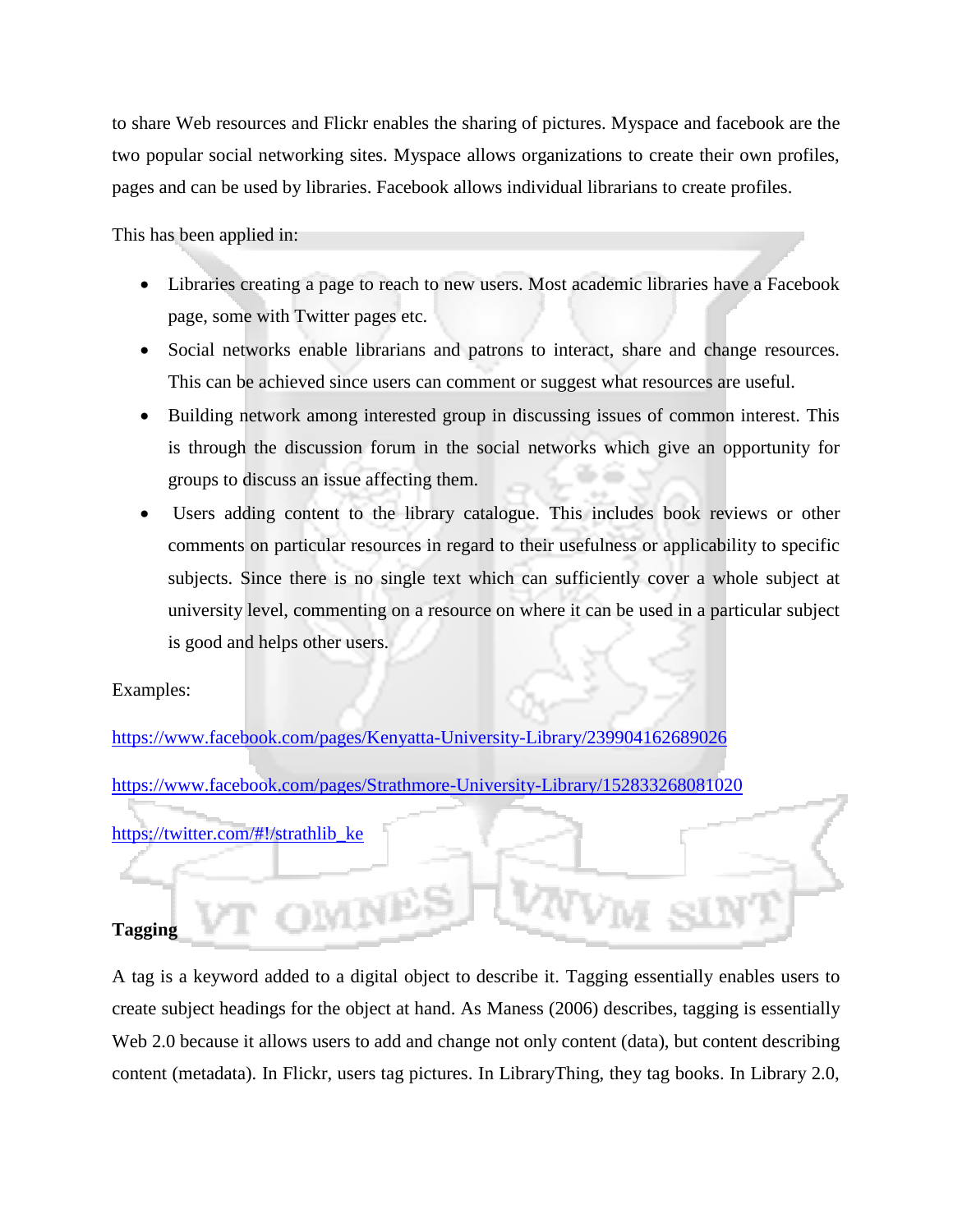users could tag the library's collection and thereby participate in the cataloging process. Tagging simply makes lateral searching easier.

Tagging can be applied to:

- Library management systems for editing the subject headings to user point of view and thereby enhancing the indexing and relevancy of the searches, making the collection more dynamic.
- Facilitate lateral searching.

## **Blogs**

Blogs are powerful two-way based tool, whereby library users enter thoughts, ideas, suggestions and comments. A blog entry may contain text, images or links to other blogs and websites. Any library user can publish a blog post easily and cheaply through a web interface, and any reader can place a comment on a blog post.

Blogs can be used in libraries:

- To serve as a platform for users to file their concerns, queries and suggestions regarding the services and activities of the library.
- For collection development where users request resources.
- As marketing tools of the information resources.
- As a tool for posting minutes of meetings for necessary actions.
- As discussion forum.

## Examples:

<http://kemulib.blogspot.com/p/e-books.html>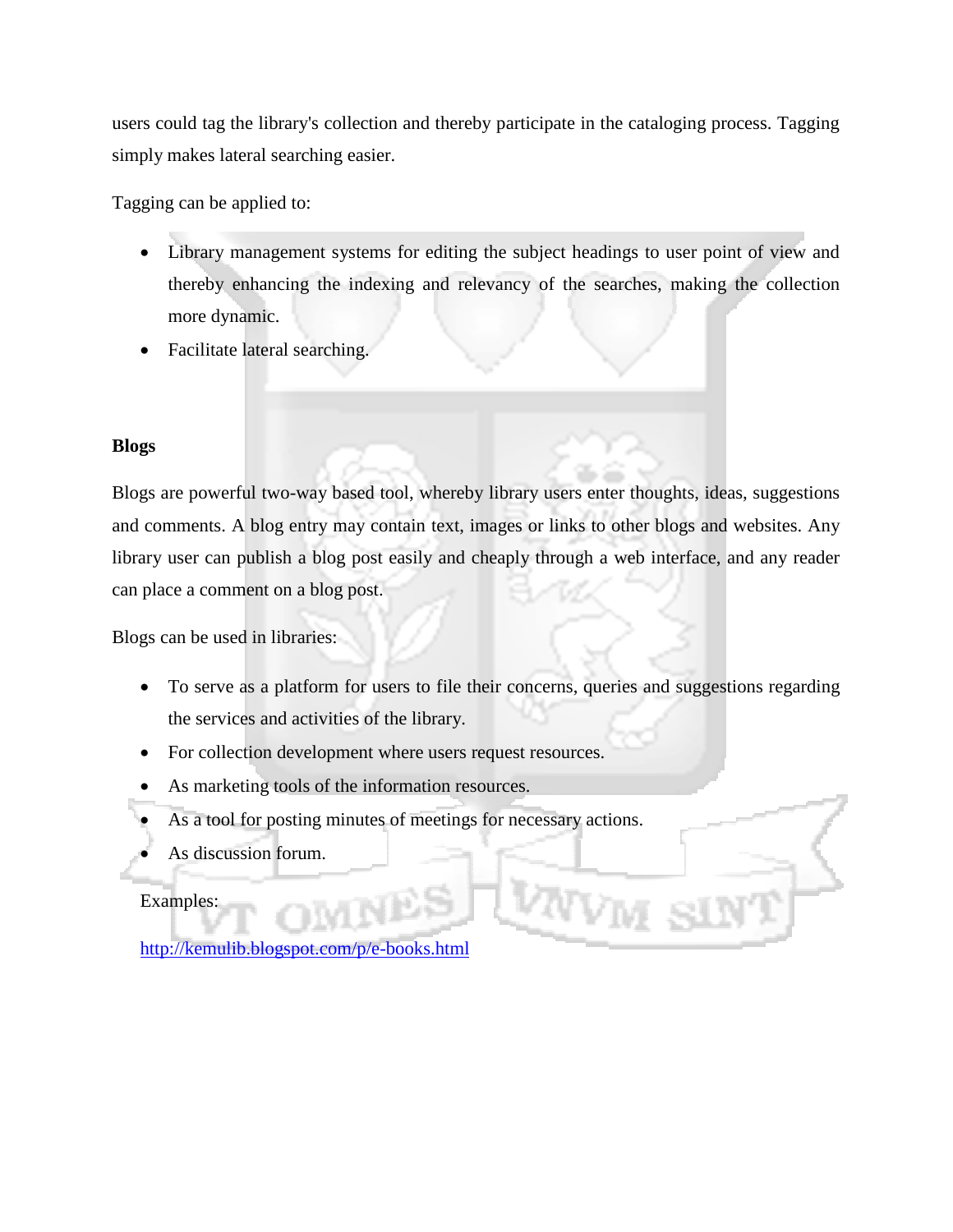## **Important elements to apply in building library 2.0**

According to Farkas (2010), there are certain elements to be put in place in building a library 2.0, they include:

- 1. Realize that **we are all participants** in creating library 2.0. Students and staff can all contribute through the use of blogs and wikis. By realizing that we are all involved, we need to take our library into the community. We need to realize that we don"t need to be perfect and that being simple and taking our knowledge to the users is critical.
- 2. We need to **continually question things.** What are we doing and how can we do this better? Do we need to change the way that users access library resources? How can we effectively get the resources to the community that needs them? How can we actively market our resources?
- 3. We need to realize that **we don't know everything.** We need to be collaborating and sharing resources with subject departments. A wiki can be set up to collaboratively source and share important resources that as a librarian I would not be aware of. Social bookmarking can also be used for this.
- 4. We **need to be transparent.** The university community needs to know what we are doing and how we can help them. We need to dangle our presence in the community both physically and virtually. Allowing others to make decisions will allow our library to have wide ownership. All library staff need to feel that their decisions are worthwhile and will be acted upon.
- 5. We must not be forced into the trap of buying into the tools and forget about **the needs of the learning community.** We need to build a learning culture to achieve this. Providing professional development to staff and especially small subject groups to encourage others to embrace and use 2.0 technologies in their classrooms is critical. Staff need to know how to create a blog or a wiki. Having an emerging technology committee actively seeking new ideas is far better than one librarian saying that we will now do things like this.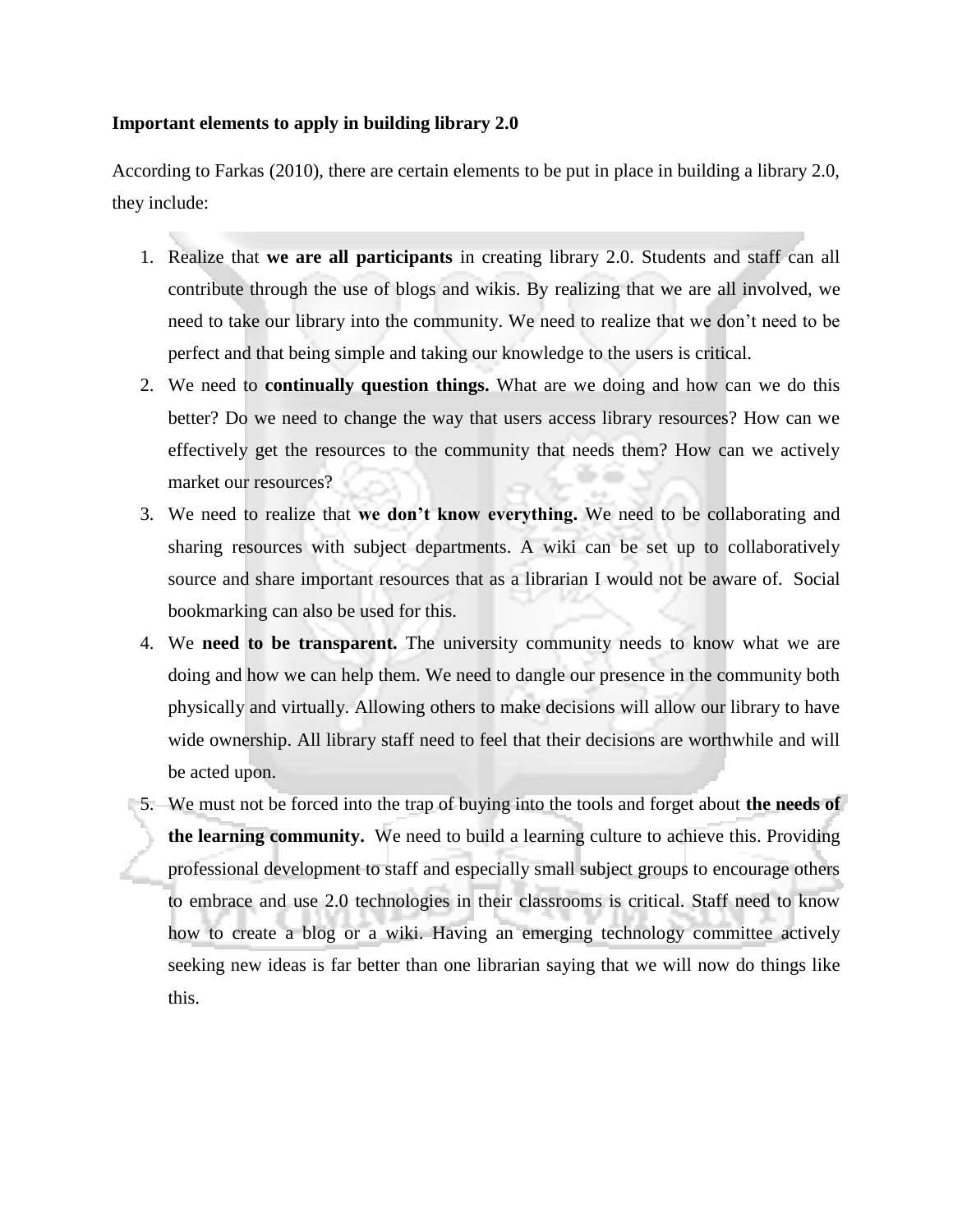### **Most academic libraries endeavor to embrace and utilize web 2.0 to create:**

## **Communities**

Through the use of technologies like Facebook. They have links on their pages which allow users to navigate freely to their website and at the same time it provides a platform for discussion and sharing of information. Other libraries have included a link for comments on their websites to allow users to provide additional information. <http://library.ku.ac.ke/>

The use of Google maps to enable users to locate libraries especially libraries with campuses can use this tool to bring a users to the libraries. <http://www.anu.ac.ke/pages/grace-roles-library/>

## **Content**

Nelson (2010) explains that content is king. Users need to feel confident when locating information. Libraries can have videos to encourage users to use their libraries in a series of short video clips; these videos can be uploaded to YouTube or the library"s websites. Ensuring that once users locate information effectively is only one step, providing skills that enable users to think critically and to use information literacy skills to effectively evaluate the content is an avenue that even a University library should pursue, especially for students new to studying or research. Therefore providing links to information skill processes would be worthwhile.

## **Conversations**

Jean-Paul (2011) discusses the critical factor of conversation being the best way to communicate with other people. Libraries can converse through video clips (although this is a one way conversation). Some other libraries encourage conversation through comments on Facebook.

<https://www.facebook.com/pages/Kenyatta-University-Library/239904162689026>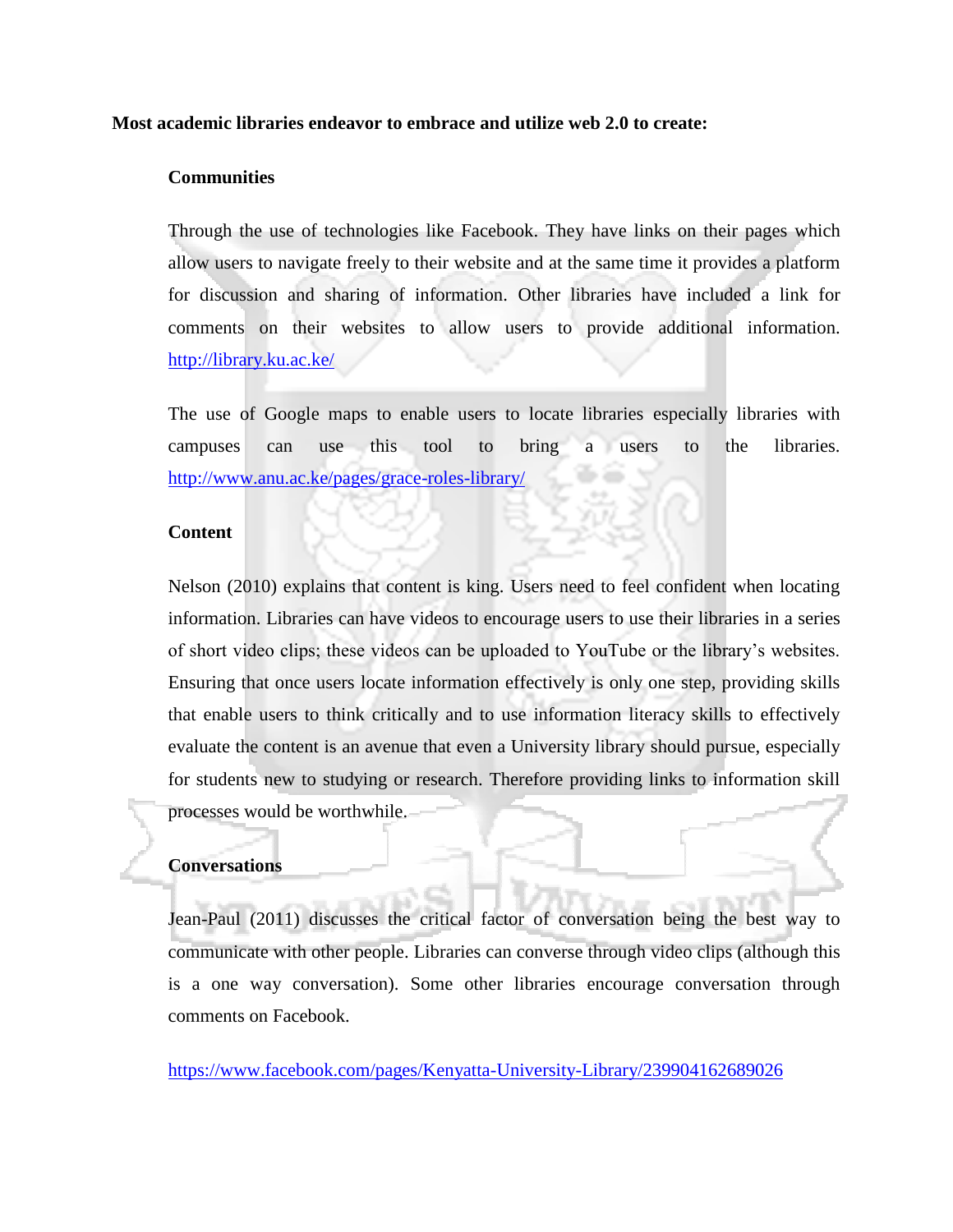<https://www.facebook.com/pages/St-Pauls-University-Kenya/273357939376563>

<https://www.facebook.com/anu.ac.ke>

<https://www.facebook.com/pages/Strathmore-University-Library/152833268081020>

### **Conversion.**

It is important for library users to be converted to the library. They need to feel confident that their information needs can be fulfilled through the library. RSS feeds from the website will bring new information directly to the user. This is important as the user can then feel confident that when their information becomes available, then they will be the first to know and they can then retrieve and use this information whether it be a book fed through the RSS feeds on the OPAC or an online resource that has been updated on the libraries database.

#### **Way forward**

Provide information in as many formats as possible: students are accessing information using a variety of media such as video, podcasts and vodcasts rather than through the traditional channels of reading books or newspapers. Libraries should develop tutorials, videos and upload them on the library webpages or make use of YouTube, Slideshare. This can be done for orientation, guides to e-resources, guide to use of Library Management System (LMS), information literacy.

Make library webpages and content "GYM-enabled" that is, optimized so that it is findable by Google, Yahoo, Bing and MSN. This way the library will continue to maintain its relevance to the general public. Installation of "add-ons" like LibX toolbar enables users to search the library database like Google search. Develop subject guides to allow for federated searching of e-resources.

Rather than simply have social networking sites like facebook, exploit on the ever evolving features of the sites. For example, facebook in May 2007 launched a platform that allows users create applications. For instance a search feature for a library catalog.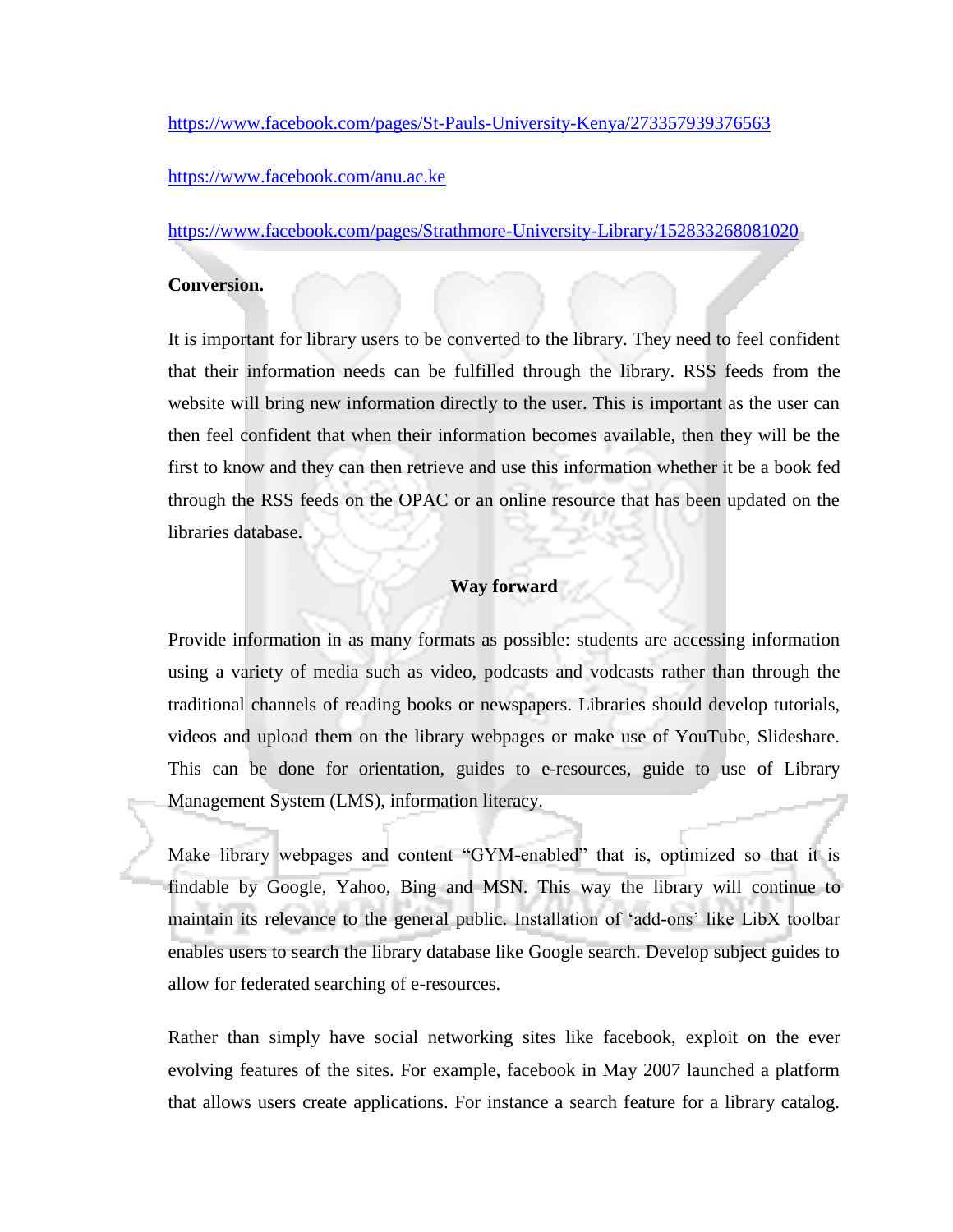This application is fairly simple for libraries to create since some of the users have willingly shared the code with others wanting to do something similar. Other features include creation of groups that facebook users can join. Messages can be send to all group members in order to advertise library programs, and services. Ability to create a page and when users subscribe to the page they get updates in their profile news feed is another useful feature. In addition to these options, the librarians can make use of the profile wall to answer questions, post items to talk about, albums to share pictures of library events and share scheduled event like workshops, training or library classes.

### **Conclusion**

Today"s library user wants answers and he wants them now, in the most convenient manner to him. Unfortunately the reality is that more than 90 percent of students they want to find out about something, the first thing they would do would be to "Google" it. No one would think about asking a reference librarian or even logging onto a library website to use the inquiry service. This is the new marketplace; this is where most people live and work. Thus as libraries, we must recognize that the Internet and search engines are now the main ways in which people look for information. Rather than try to change users' habits, the library can change its approach and meet users where they are; on the Web, using the tools they enjoy using.

In summary, to libraries, Web 2.0 may be nothing more than just new tools of technology. However, how we use these tools and what we use them for will determine whether libraries can survive this new E-volution.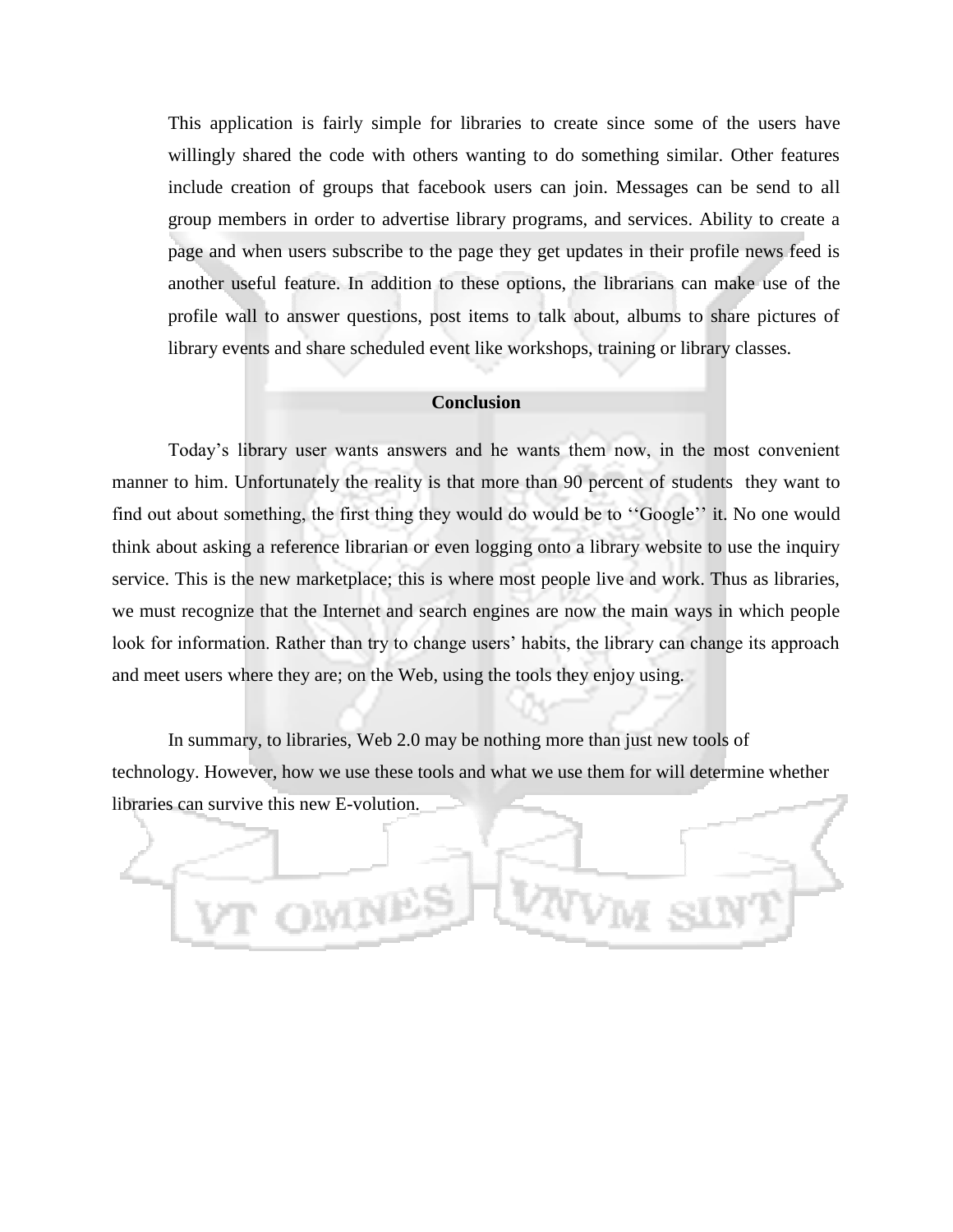#### **References**

- Biancu, B. (2006). Library 2.0 meme map version 2.0. Retrieved from http://www.flickr.com/photos/bonaria/113222147/
- Casey, M. (2006). LibraryCrunch: Born in the Biblioblogsphere. Retrieved August 6, 2012, from http://www.librarycrunch.com/2006/01/post\_1.html
- Farkas, M. (2010). Building academic library 2.0. Retrieved August 04, 2012, from http://gbebingt.edublogs.org/2011/12/11/building-academic-library-2-0-meredith-farkas/
- Jean-Paul, R. (2011). How To Start Meaningful Conversations | Potential2Success. Retrieved August 22, 2012, from http://potential2success.com/startmeaningfulconversations.html
- Kwanya, T., Stilwell, C., & Underwood, P. G. (2011). Library 2.0 versus other library service models: A critical analysis. *Journal of Librarianship and Information Science*. doi:10.1177/0961000611426443
- Maness, J. M. (2006). Library 2.0 Theory: Web 2.0 and its Implications for Libraries. text. Retrieved August 6, 2012, from http://www.webology.org/2006/v3n2/a25.html
- Nelson, S. (2010). The 4 C"s of Social Media. Retrieved August 22, 2012, from http://socialmediasonar.com/the-4-cs-of-social-media
- Notess, G. (2006). The terrible twos: web 2.0, library 2.0, and more. *Library*, *30*(3), 40.
- Ram, S., K, J. P. A., & Kataria, S. (2011). Responding to user's expectation in the library: innovative Web 2.0 applications at JUIT Library: A case study. *Program: electronic library and information systems*, *45*(4), 452–469. doi:10.1108/00330331111182120

Ranganathan, S. R. (2006). *The five laws of libray science*. New Delhi: Ess Ess Publication.

Robinson, M. (2008). Digital nature and digital nurture: libraries, learning and the digital native. *Library Management*, *29*(1/2), 67–76. doi:10.1108/01435120810844658